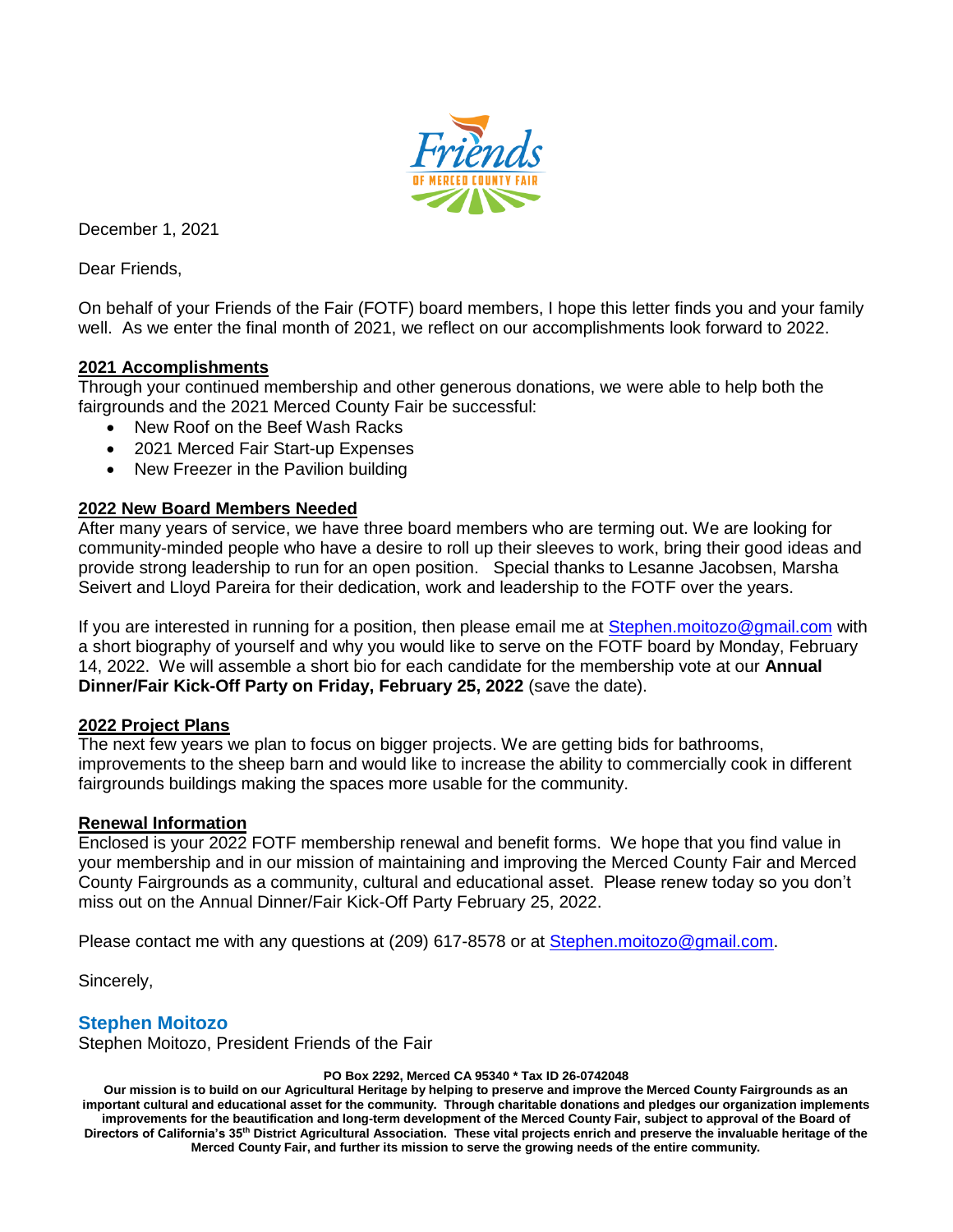

### *Please be a Friend! Sign-up today and/or Give the Gift of Membership!*

# **2022 Friends of the Fair Membership Form**

| <b>Business</b>                                                         |                                                                       |               |
|-------------------------------------------------------------------------|-----------------------------------------------------------------------|---------------|
|                                                                         |                                                                       |               |
|                                                                         |                                                                       |               |
|                                                                         |                                                                       |               |
|                                                                         | Please provide an email address to keep you informed of events        |               |
| $\Box$ Platinum (\$1,000) $\Box$ Diamond (\$500)<br>□ Extra Donation \$ | □Young Professional (\$100) □Youth (\$20) (t-shirt size/s___________) | □Gold (\$250) |
| Total: \$___________                                                    |                                                                       |               |

We invite you to continue to support our efforts.

For more information please *visit [https://www.mercedcountyfair.com/friends-of-the](https://www.mercedcountyfair.com/friends-of-the-merced-county-fair)[merced-county-fair](https://www.mercedcountyfair.com/friends-of-the-merced-county-fair) and follow us on Facebook.*

The Friends of the Merced County Fair is a 501(c)3 non-profit group tax identification 26-0742048. Contributions to our group are tax deductible but are limited to the excess of any money or property contributed over the fair market value of any goods or services received. Please make checks payable to "Friends of Merced County Fair" and return to address below.

**PO Box 2292, Merced CA 95340 \* Tax ID 26-0742048**

**Our mission is to build on our Agricultural Heritage by helping to preserve and improve the Merced County Fairgrounds as an important cultural and educational asset for the community. Through charitable donations and pledges our organization implements improvements for the beautification and long-term development of the Merced County Fair, subject to approval of the Board of Directors of California's 35th District Agricultural Association. These vital projects enrich and preserve the invaluable heritage of the Merced County Fair, and further its mission to serve the growing needs of the entire community.**